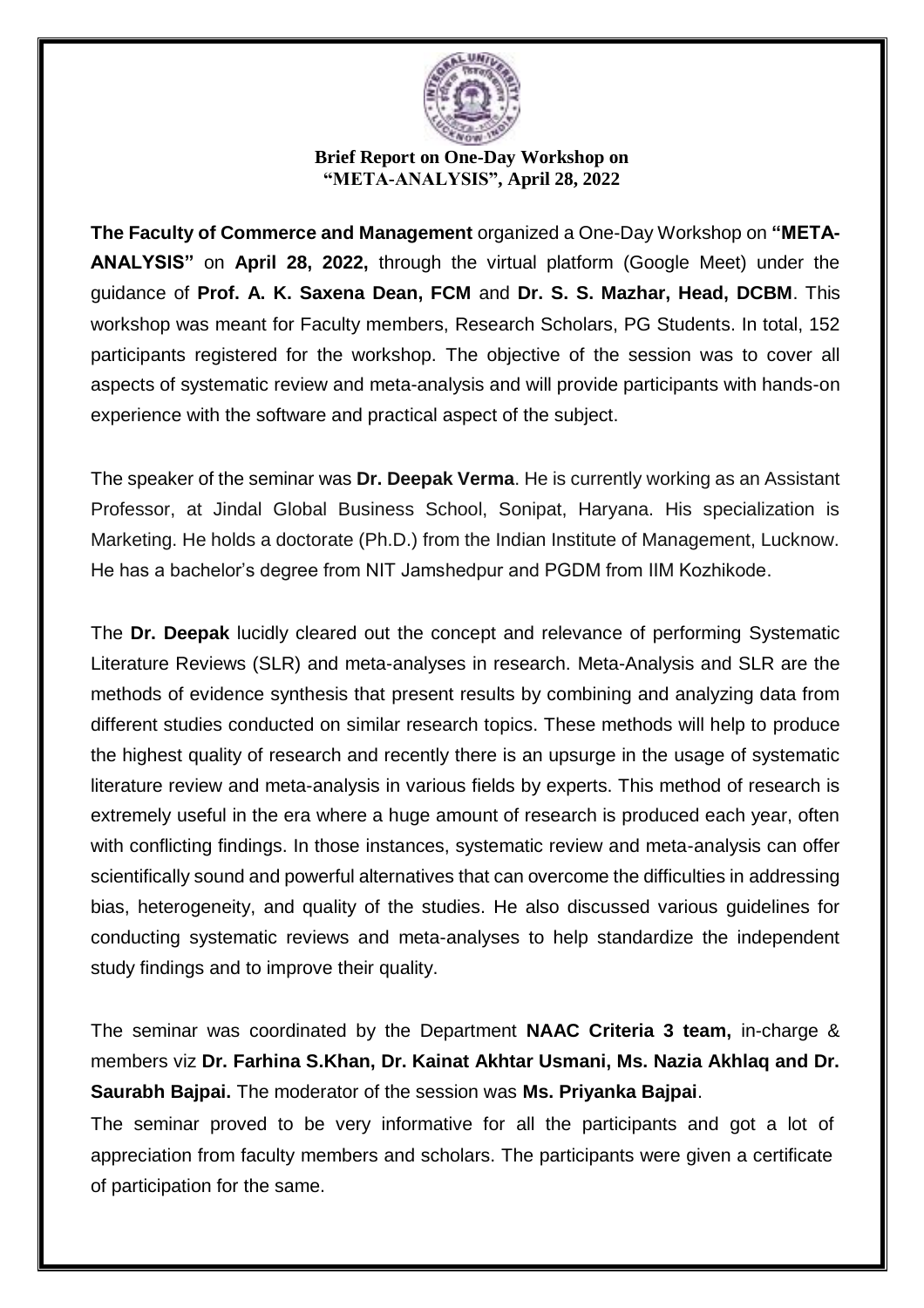## **PHOTOGRAPHS OF THE WORKSHOP**



**Prof A.K Saxena**, Dean, FCM delivering the opening remark



**Dr. Deepak Verma** delivering his lecture on **META-ANALYSIS**



**Dr. Farhina Sardar Khan,** Assistant Professor, DCBM wrapped up the session with a **Vote of Thanks**